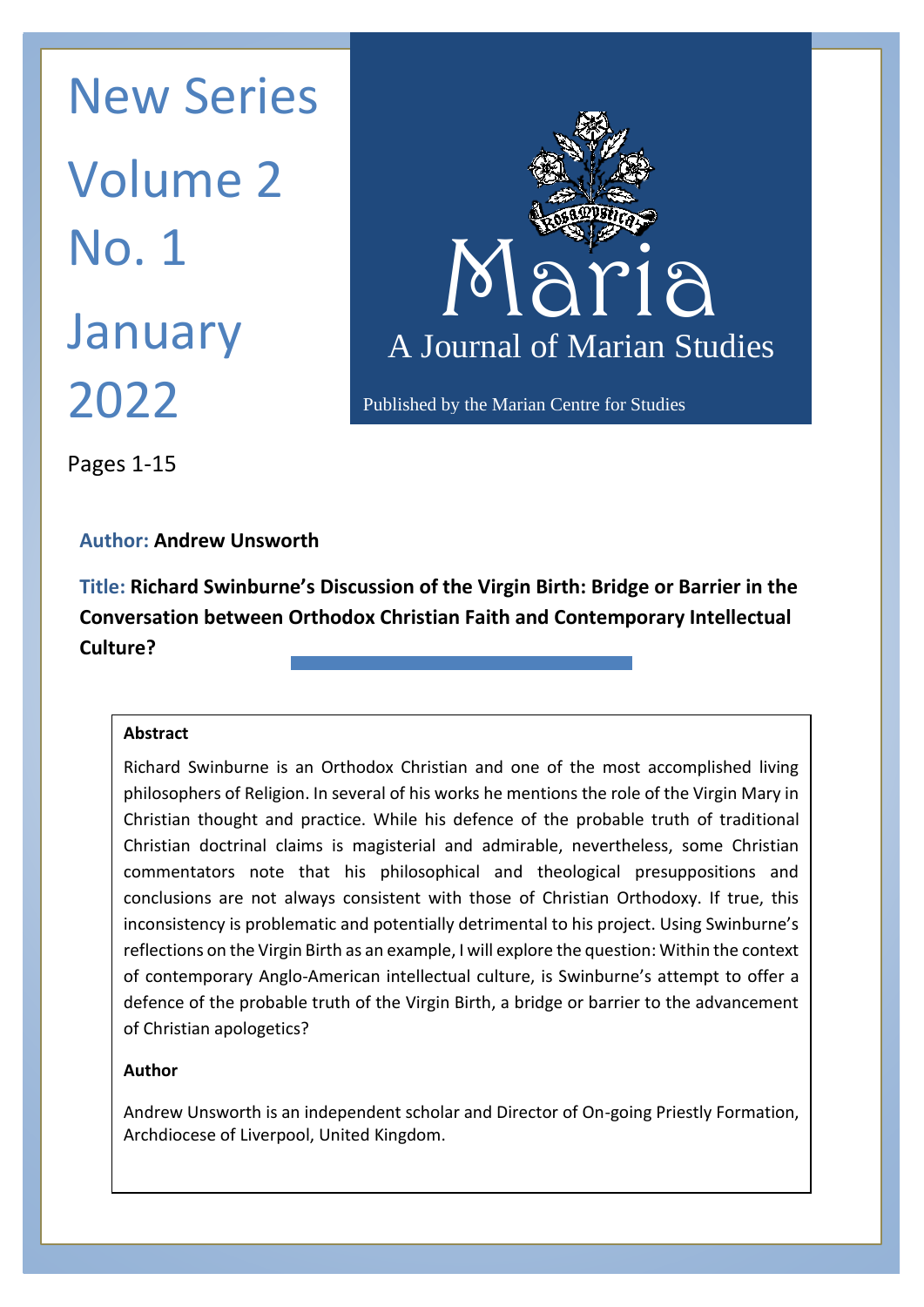(This paper was prepared as a contribution to the Centre of Marian Studies conference of July 8-10 2021, 'Bridges and Boundaries: The Role of the Virgin Mary in Faith and Culture')

### **Introduction**

 Richard Swinburne is an Orthodox Christian and one of the most accomplished living Philosophers of Religion. His defence of the probable truth of traditional Christian theism and the Church's doctrinal claims, especially in the light of the objections of contemporary intellectual culture, is magisterial. It is hard not to respect Swinburne and his commitment to the construction of a comprehensive and defensible Natural Theology and Christian Metaphysics in the light of the questions and concerns of the academy in the twenty-first century.<sup>1</sup> His precision and rigour in rational argument, his diligence in historical enquiry and the personal integrity manifested in his courteous dealings with others, especially his critics, is admirable.<sup>2</sup> In several of his works, he mentions the role of the Virgin Mary in Christian thought and practice, but the issue of the Virgin Birth (Virginal Conception of Jesus)<sup>3</sup> receives by far the most developed treatment.<sup>4</sup>

<sup>1</sup> His major works include: Richard Swinburne, *Space and Time*, London: Macmillan, 1968; *An Introduction to Confirmation Theory*, London: Methuen, 1973; *The Concept of Miracle*, London: Macmillan, 1970; *The Coherence of Theism*, Oxford: Clarendon Press, 1st edn, 1977, 2nd edn, 2016; *The Existence of God*, Oxford: Clarendon Press, 1st edn, 1979, 2nd edn, 2004; *Faith and Reason*, Oxford: Clarendon Press, 1st edn, 1981, 2nd edn, 2005; *The Evolution of the Soul*, Oxford: Clarendon Press, 1st edn, 1986, rev edn, 1997; *Responsibility and Atonement*, Oxford: Clarendon Press, 1989; *Revelation From Metaphor to Analogy*, Oxford: Clarendon Press, 1st edn, 1992, 2nd edn, 2007; *The Christian God*, Oxford: Clarendon Press, 1994, 2007, *[Is There a God?,](https://en.wikipedia.org/wiki/Is_There_a_God%3F)* Oxford: Clarendon Press, 1st edn, 1996; 2nd edn, 2010; The Aquinas Lecture, 1997: *Simplicity as Evidence of Truth*, Milwaukee: Marquette University Press, 1997; *Providence and the Problem of Evil*, Oxford: Clarendon Press, 1998; *Epistemic Justification*, Oxford: Clarendon Press, 2001; *The Resurrection of God Incarnate*, Oxford: Clarendon Press, 2003; *Was Jesus God?*, Oxford: Clarendon Press, 2008; *Mind, Brain, and Free Will*, Oxford: Clarendon Press, 2012, corrected edn, 2013; *Are We Bodies or Souls?*, Oxford: Clarendon Press, 2019.

<sup>2</sup> John L. Mackie, *The Miracle of Theism*, Oxford: Oxford University Press, 1982. For Swinburne's comments on Mackie's critique of his work and his general acknowledgement of the validity of others' critical responses see *[Is There a God?](https://en.wikipedia.org/wiki/Is_There_a_God%3F)*, 1st edn, 140. Various aspects of his work are critiqued in two major collections, the first of which contains his responses: Nicola Mößner, Sabastian Schmoranzer and Christian Weidemann, (eds), *Richard Swinburne: Christian Philosophy in a Modern World*, Frankfurt: Ontos-Verlag, 2008, especially Richard Swinburne, 'Reply to my Critics', 189-226; Michael Bergmann and Jeffrey E. Brower, *Reason and Faith: Themes from Richard Swinburne*, Oxford: Oxford University Press, 2016.

<sup>&</sup>lt;sup>3</sup> Note that the Virginal Conception of Jesus will be referred to throughout this article as the Virgin Birth. This same convention is used by Richard Swinburne. Despite the fact that the two terms are theologically distinct, here they will be used interchangeably.

<sup>4</sup> Swinburne, *Responsibility*, 208; *The Christian God*, 197-9, 233-5; *Existence*, Oxford, 2nd edn, 296, 299, 304, 318n, 319-20, 325; *Revelation,* 2nd edn, 111, 168, 219, 238, 211-3, 322; *Was Jesus God?*, 48, 50-1, 96-9; *Coherence*, Oxford, 2nd edn, 61.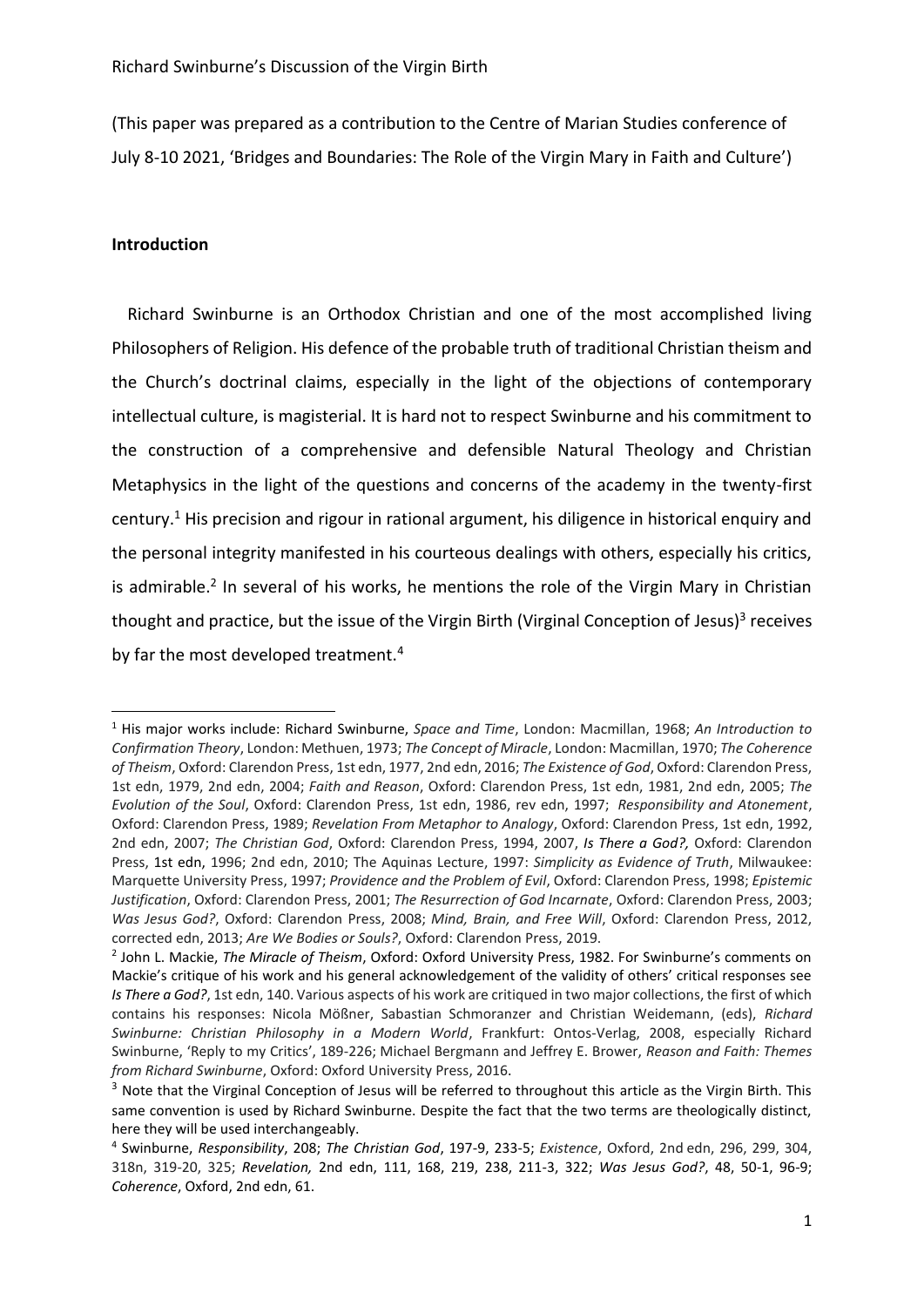

 Nevertheless, some Christian commentators note that Swinburne's philosophical and theological presuppositions and conclusions can be at variance with those of the official teaching of the Orthodox Churches (and the Catholic Church). If true, this inconsistency is problematic and potentially detrimental to his project. In a relatively brief but nevertheless perceptive reflection on Swinburne's project, Thomas Weinandy has observed that Swinburne's 'univocal', 'false' or 'misconceived presuppositions' can 'give rise to spurious issues and erroneous conclusions'. Weinandy notes that: 'Swinburne wants ardently to promote the faith, but the faith that he ultimately promotes is one that he has already predetermined, having previously configured it to conform to what he considers to be rationally believable.'<sup>5</sup>

 This astute observation articulates well my own misgivings about Swinburne's apologetical strategy in general and in particular my concerns about the way Swinburne considers the Virgin Birth as a theological datum. Given these insights, I will explore the question: Within the context of contemporary intellectual culture, is Swinburne's attempt to offer a defence of the Orthodox Church's teaching on the Virgin Birth a bridge or barrier to the advancement of Orthodox Christian apologetics?

## **Swinburne's General Approach as it Relates to the Question of the Virgin Mary**

 According to Richard Swinburne, that God exists is more probably true than not true. He makes a cumulative case argument for the existence of God; in the first instance, he refers to this as bare theism. Swinburne argues that the God he believes exists is attested to by the three major theistic religions, Christianity, Judaism and Islam. Swinburne's theism, the belief in a God understood as personal, omnipotent, omniscient, eternal, free, omni-benevolent etc., is built on the principle that each individual argument for God's existence, be it ontological, cosmological or an argument from order in the universe or from the observation of universal moral imperatives, provides a rational case for God's existence. In the case of

<sup>5</sup> Thomas Weinandy OFM Cap, 'Review Article: Swinburne's *A Priori* Errors' in *First Things* 1-3, 20 February 2009, a[t https://www.firstthings.com/web-exclusive/2009/02/swinburnes-a-priori-errors,](https://www.firstthings.com/web-exclusive/2009/02/swinburnes-a-priori-errors) last accessed by the author 30/10/2021.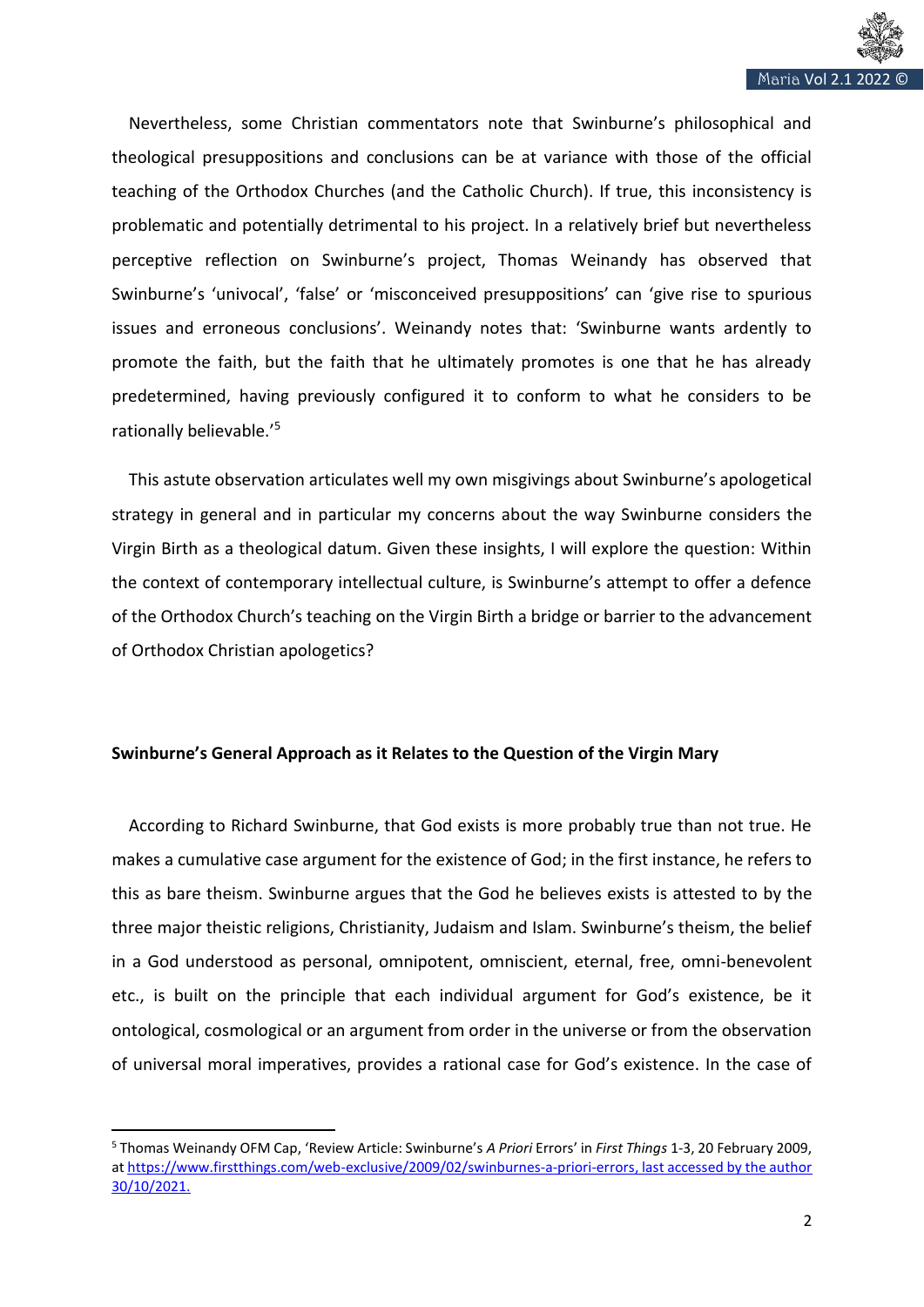#### Richard Swinburne's Discussion of the Virgin Birth

claims as to the truthfulness of accounts of historical events, religious experiences and miracles that refer to the agency of the God of theism, evidence is required in the form of veridical historical testimony i.e. that a certain set of events can be demonstrated adequately to have taken place and can count towards the conclusion that it is more probable that certain Christian doctrinal beliefs are true.

 Each of these individual forms of argument, be they *a priori* or *a posteriori*, provides or supports a case for a particular truth claim or set of related truth claims. For example, that God exists or that the Virgin Birth of Jesus actually happened. In Swinburne's scheme, if God probably exists, God's existence would be a necessary condition for the Christian belief that Jesus was virginally conceived and born by means of a supernatural miracle that violated the laws of nature. Put together as a whole, each individual argument contributes to a much stronger cumulative argument for the truthfulness of a particular event or events in the life of Christ, and that it actually took place as reported in the scriptural tradition of the Church.

 Swinburne's C-Inductive argument for God's existence, as Swinburne calls it, where each individual argument for the existence of God is combined with the others into a coherent whole, and where 'C' indicates a cumulative case argument for God's existence; suggests that the force of the overall argument is increased and strengthened by successive additions of particular individual arguments. Swinburne's contribution in this area marked a milestone in twentieth century Christian apologetics.<sup>6</sup>

 That God exists is an explanatory hypothesis that seeks to account for why things are as they are and not otherwise. This argument postulates that the theistic explanatory hypothesis entails belief in the existence of a person without a body, with the characteristics traditionally attributed to the God of theism, and that it is comprehensive enough to account for everything that is. Swinburne calls this hypothesis a 'personal explanation' of the universe; by universe he means both the visible material creation and the invisible spiritual creation. He contrasts this with the 'scientific explanation' of the Materialists.<sup>7</sup> Swinburne states that: 'The general character of the natural world…makes it probable that there is a God, but why should

<sup>6</sup> *Coherence*, rev. edn, 1993; 2nd edn; *Existence*, 1st edn; 2nd edn.

<sup>7</sup> Richard Swinburne, 'Natural Theology and Orthodoxy' in Rico Vitz, (ed.), *Turning East: Contemporary Philosophers and the Ancient Christian Faith*, New York: St Vladimir's Press, 2012, 57.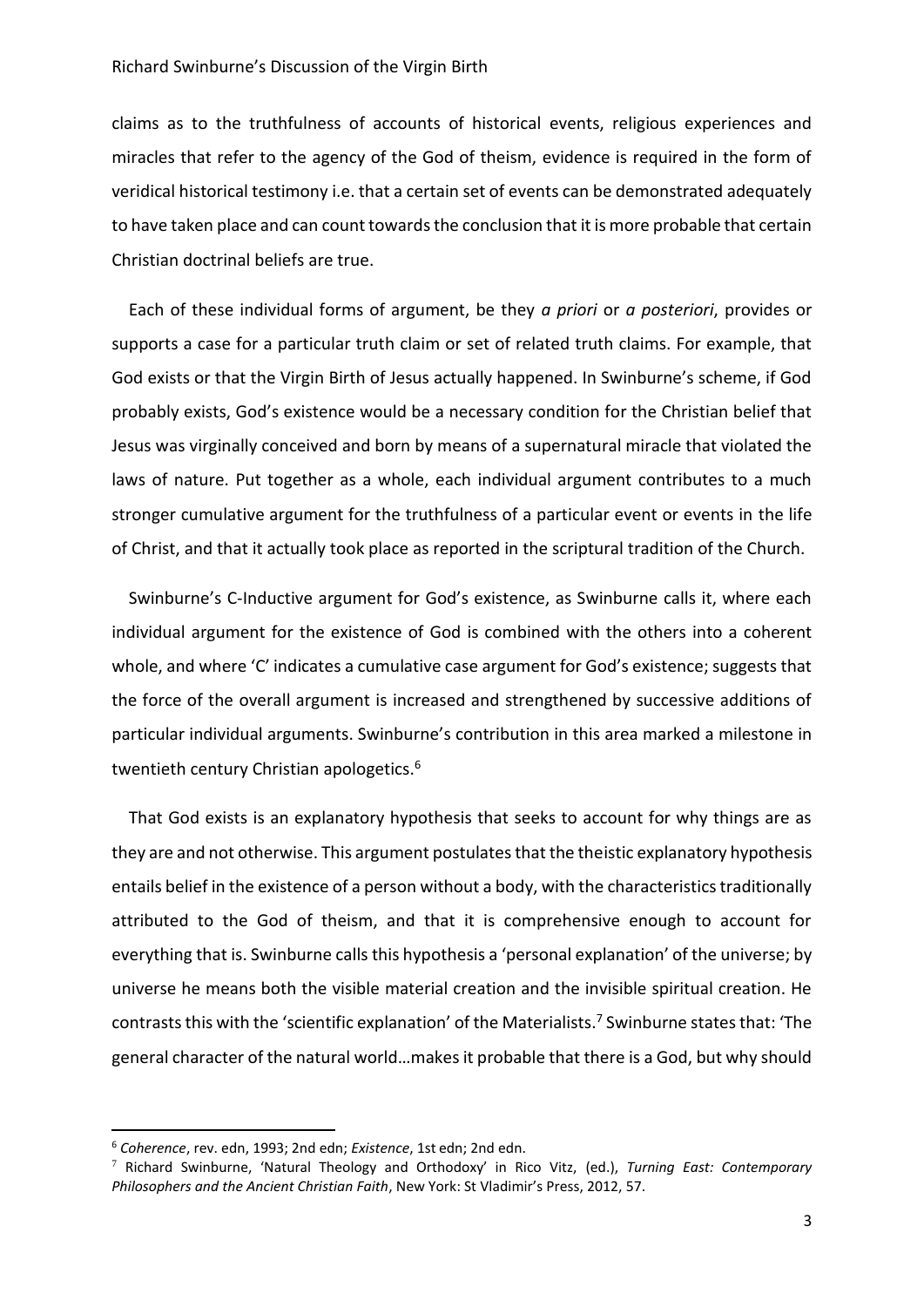

we propose that God (if there is a God) is the Christian God?'<sup>8</sup> He suggests that the truth of bare theism 'provides prior evidence for Christian theism', and therefore a greater 'prior probability' for the truth of Christian theism and each of its separate truth claims. He also refers to 'posterior evidence for Christian theism, which is the historical evidence about Jesus and the subsequent Christian Church. (This provides *a posteriori* reasons for believing Christian theism to be true.)'<sup>9</sup> On Swinburne's view, the historical evidence for the Virgin Birth is relatively 'weak'.<sup>10</sup>

 In addition, Swinburne's argument from simplicity states that, the simplest hypothesis proposed as an explanation of phenomena is more likely to be the true than is any other available hypothesis and that its predictions are more likely to be true than are those of any other available hypothesis, and that it is an ultimate *a priori* epistemic principle that simplicity is evidence of truth. According to Swinburne, the explanatory power of the hypothesis of God's existence is, in comparison with the other possible hypotheses both a 'personal explanation' and at the same time a 'simple explanation' of reality that is ultimately the most persuasive.<sup>11</sup>

It is important to note that Swinburne accepts that there are many people who will take exception to his general argument. In the 'Epilogue' to *Is There a God?* Swinburne reflects:

I reach the end of this book with some dissatisfaction. I am well aware of objections other than the ones which I have discussed which can be made to almost every sentence which I have written…I am also aware of counter-objections which can be advanced in turn against every objection to my views; and also of the need for qualification and amplification of most of the assertions of this book.<sup>12</sup>

With this in mind I will explore the nature of Swinburne's 'Christian Orthodoxy'.

<sup>8</sup> *Was Jesus God?*, Introduction.

<sup>9</sup> *Was Jesus God?*, 23.

<sup>10</sup> *Revelation*, 168.

<sup>11</sup> *Simplicity,* 7.

<sup>12</sup> *Is There a God?*, 140.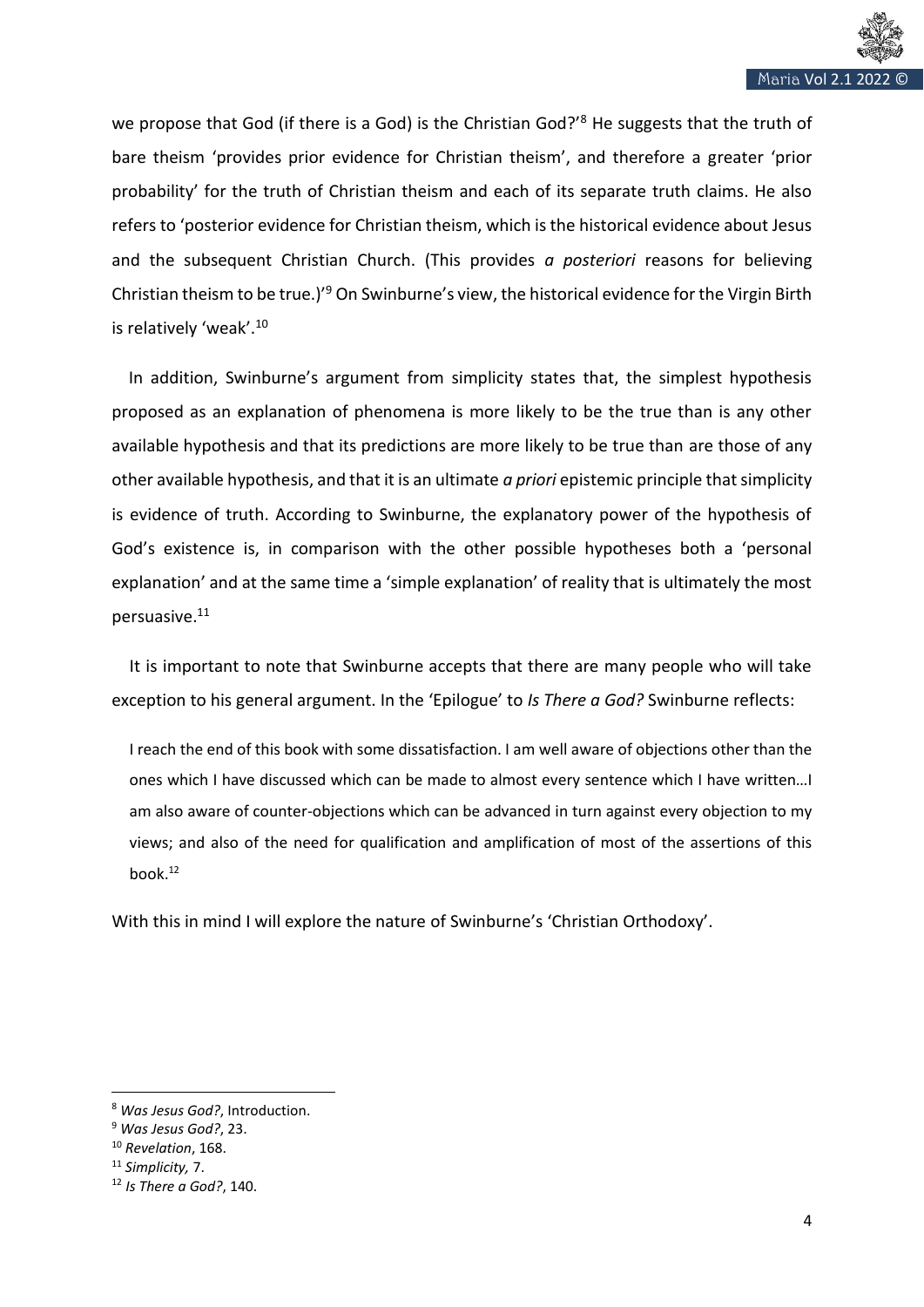#### **Swinburne's Orthodox Christian Faith**

 By his own admission, and by definition, as an Orthodox Christian, Swinburne is committed to the credal claims of his Church in the sense in which the bishops of the Orthodox Churches, historically and in the present, intend them to be understood by the clergy and faithful. This understanding of Christian Revelation, the so-called 'deposit of faith', entails a 'hermeneutic of continuity'.<sup>13</sup> According to Orthodox opinion, these principles are vital, whereby the teaching Church is the depository and safeguard of doctrinal purity, integrity and continuity.

 In a tetralogy of books, *Responsibility and Atonement*, *Revelation From Metaphor to Analogy*, *The Christian God* and *Providence and the Problem of Evil*, Swinburne made a systematic case for the probable existence of the God proclaimed by traditional credal Christianity and the truth of the credal articles of the Christian faith. This corpus of teaching is present primarily in the testimony of the Christian Scriptures and the teachings of the First Seven Ecumenical Councils of the First Christian Millennium. This obligation motivated Swinburne to make a case for the probable veracity not only of bare theism but Christian Trinitarianism; and the attendant doctrines of the Incarnation and Redemptive Suffering of Christ on the Cross, Christ's sinless life, the authenticity of his miracles and the saving truth of his teachings and example, Christ's bodily Resurrection, the holiness and authority of the Christian Church, the survival of the human soul after bodily death and Eternal Life in God.

 As Oxford University's Nolloth Professor of the Philosophy of the Christian Religion, in 1995, Swinburne became a communicant member of the Orthodox Church. However, it is clear that as he embarked on his tetralogy, Swinburne was already considering his future religious allegiance. While he was received formally into the Orthodox Church in 1995, no doubt he had already begun to embrace its teachings and had begun to gravitate towards its liturgical worship for a considerable amount of time prior to this. Perhaps some of his ambivalence concerning certain matters of doctrine can be accounted for due to the faith transition he was making between 1990 and 1995. Although further additions have been made to his arguments in subsequent revised editions of his books, with regard to a number of his theological opinions, some underlying equivocation remains. The arguments contained in his

 $13$  The first term is an established phrase in traditional theology. The second was popularised by Pope Emeritus Benedict XVI in his reflections on the Second Vatican Council and its relationship to tradition.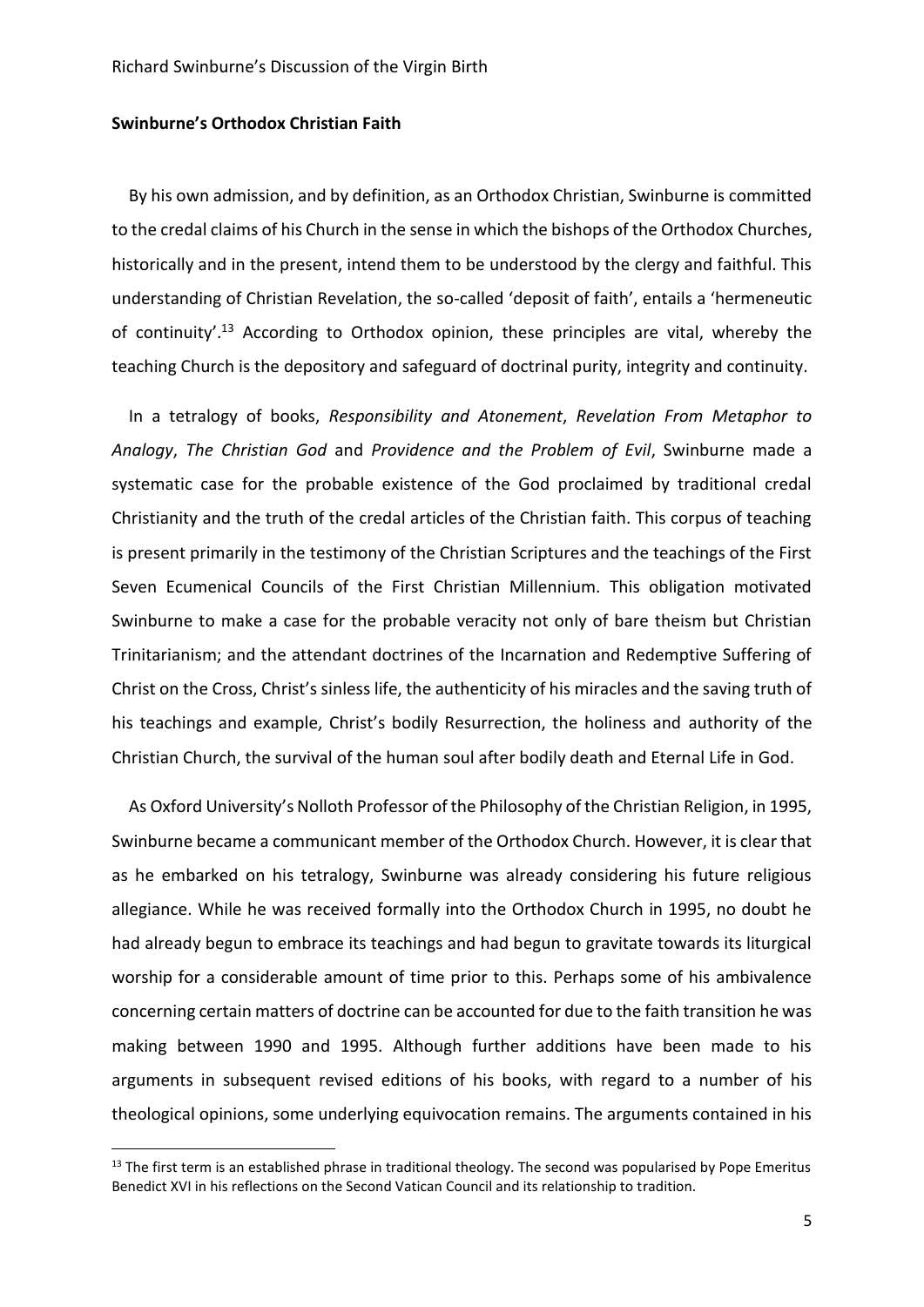

tetralogy have been added to in his *The Resurrection of God Incarnate*; and useful summaries and further qualifications of his arguments have been made in various journal articles and in the more 'popular', though far from basic, *Is There a God?*, and *Was Jesus God?*.

 In an autobiographical essay entitled: 'Natural Theology and Orthodoxy', Swinburne describes his deeply held traditional Christian faith. This faith developed during his childhood despite neither of his parents being Christian and was first given expression in the Anglican Communion, largely through his school experience. Of the intellectual culture in which he grew up, he writes:

My home, my school, my military service…, and above all my university were all highly intellectual places, where I was exposed to all the achievements and current attitudes of the modern academic world. These attitudes were, it seemed to me, basically anti-Christian.<sup>14</sup>

Swinburne's intellectual project has always involved a recognition of the need to make traditional credal Christianity intellectually respectable among those contemporaries who were and are its cultured despisers, as well as those more benign academics who find Christianity intellectually problematic but are willing to listen to and engage with rational argument in its defence.

 His writings in the field of Philosophy of Religion have been prolific, original and influential. His novel blend of Anglo-American style analytic philosophical method and probabilistic argumentation applied to the subject matter of mainstream Christian apologetics, has encouraged many Christian scholars to rededicate themselves to the pursuit of nuanced philosophical reflection and robust theological assertion in the face of varieties of scepticism, scientism, materialism, nihilism and atheism.<sup>15</sup> Writing about his academic career, and those with whom he engaged, he characterises the situation thus:

<sup>14</sup> 'Natural Theology and Orthodoxy', 47.

<sup>&</sup>lt;sup>15</sup> The famous atheist philosopher of religion, Anthony Flew, attributed, partly, his own return to belief in God in old age to the powerful and persuasive arguments of Swinburne. Flew's beliefs were not fully consistent with the bare theism outlined by Swinburne but did entail belief in an intelligent designer. He died shortly after this book was written. Anthony Flew (with Roy Abraham Verghese), *There is a God: How the world's most notorious Atheist changed his mind*, New York: Harper Collins, 2007.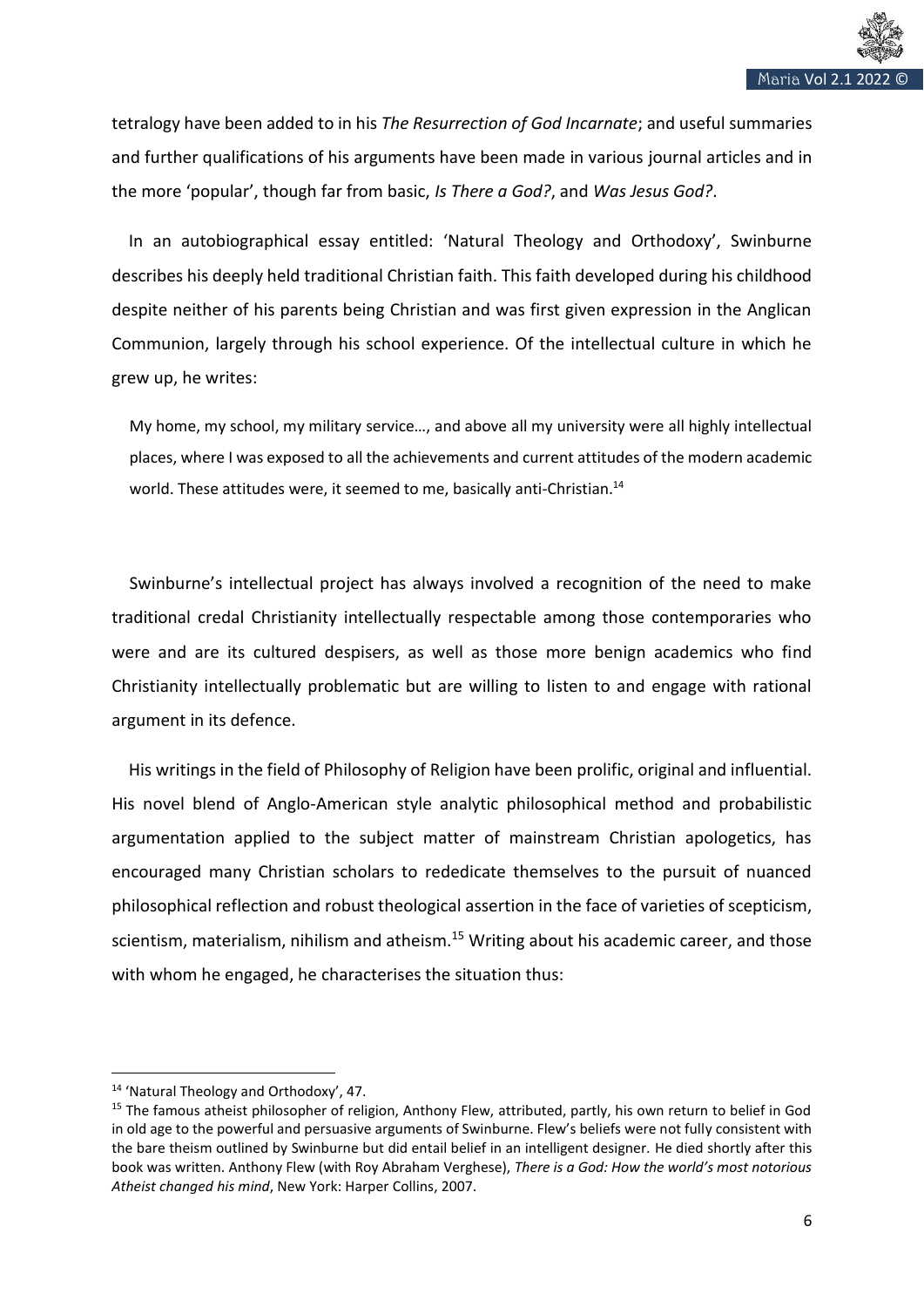The ethics of sophisticated intellectuals were very different from the ethics of traditional Christians. A materialist worldview, very different from the traditional Christian worldview, was supposed to be what science favoured; and the 'scandal of particularity,' God becoming incarnate in Christ in human history, was indeed regarded as a 'scandal,' that is, absurd, by contemporary intellectuals.<sup>16</sup>

Swinburne describes his methodological approach:

In all my works on the philosophy of religion, my approach has been to start from where secular humanity and in particular secular philosophy and science stand, develop my own philosophy of that area of thought, and then show how that philosophy leads to a Christian understanding of things in some respect.<sup>17</sup>

Swinburne has written much about his commitment to the principle of simplicity and to the principle of probability in his arguments for the truth of Christian credal propositions.<sup>18</sup> Faithful to the analytic philosophical tradition, Swinburne developed a methodology involving the attempt to give a clear and exact definition and qualification of each and every philosophical statement he made. The careful attention Swinburne has given to the logical and rational coherence of his arguments is characterised by its high academic standards and intellectual rigour. Swinburne is never an easy read, but perhaps there is no exaggeration in the words of Alvin Plantinga, a Christian who disagrees in many ways with Swinburne, and another contender for the mantel of greatest living Christian philosopher of religion that, 'Richard Swinburne… over the past thirty years or so, has fashioned the most sophisticated and highly developed natural theology the world has so far seen.<sup>'19</sup>

 There are many Christian scholars who, like Plantinga and Weinandy, share a Christian Faith with Swinburne but who would take issue with Swinburne's doctrinal and methodological

<sup>&</sup>lt;sup>16</sup> 'Natural Theology and Orthodoxy', 48.

<sup>17</sup> 'Natural Theology and Orthodoxy', 71.

<sup>18</sup> Richard Swinburne (ed), *The Justification of Induction*, Oxford: University Press, 1974; Richard Swinburne (ed), *Bayes's Theorem*, Oxford: University Press, 2002, 2015.

<sup>19</sup> Alvin Plantinga, 'Review article: Richard Swinburne's *Is There a God?'*, *Times Literary Supplement*.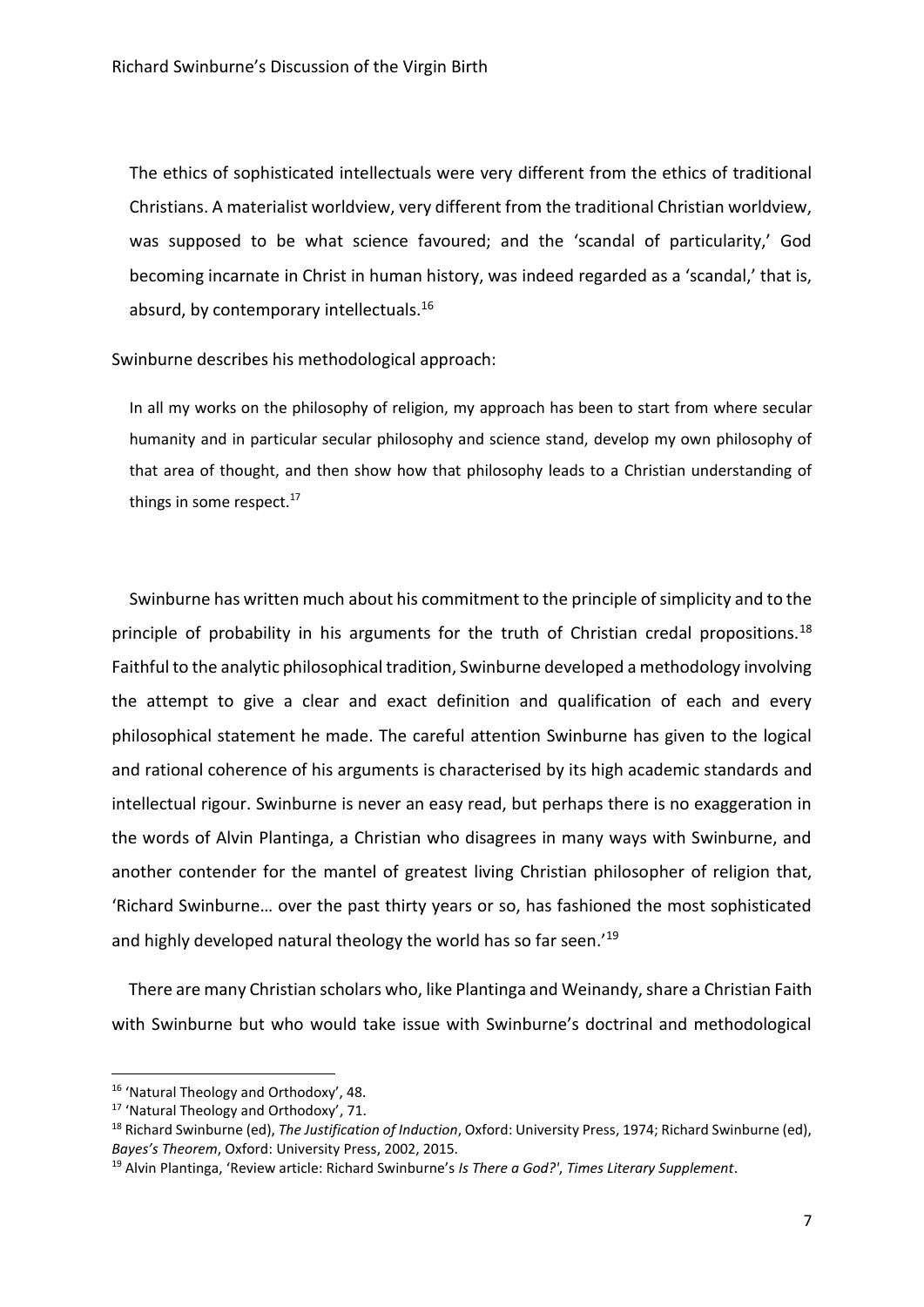

presuppositions and conclusions. Indeed, the quotation above is telling, and points to the potential flaw in Swinburne's approach. Rather than beginning with a consideration of where secular humanity stands and then allowing this to dictate the nature of one's pursuit of a Christian response; the Christian believer must first seek to discern the mystery of the revealed truths of Christianity and only then respond to the challenges presented by the prevailing secular humanist culture in order not to assimilate the faith to them but primarily to challenge their assumptions and evangelise them.<sup>20</sup>

# **The Virgin Mary in Swinburne's** *oeuvre* **with Special Reference to the Doctrine of the Virgin Birth**

 Swinburne refers to Mary and the doctrines relating to her, in several places. According to my research, little if any systematic response has been made to Swinburne's references to Mary, which in due course could become the motivation for a more extended article. What follows is a brief summary of some of these references, followed by a critique and brief discussion of the theological and philosophical issues arising. Due to the constraints of space, I will concentrate mainly on his treatment of the Virgin Birth of Jesus Christ and his discussion of the Virginity of Christ's mother Mary.

 From the outset of his tetralogy of works on philosophical theology, Swinburne acknowledges that the Church 'has revered Mary, the mother of Jesus, as the greatest nondivine human who ever lived'. However, he is uncomfortable about some of the Church's attitudes towards Mary. Candidly, he admits that the Church has given her 'at times - to my mind – quite excessive honours'. <sup>21</sup>

 His ambivalence towards Mary is palpable throughout Swinburne's writings. One is left wondering whether this recognition of the centrality of Mary but also his personal reservations with regard to Marian discourse, is the consequence of a residual personal conflict. Was his ambivalence with regard to the Virgin Birth, acquired during his formation in

<sup>&</sup>lt;sup>20</sup> Compare with Swinburne's approach that of another Anglican convert to Orthodoxy, Andrew Louth, *Discerning the Mystery: An Essay on the Nature of Theology*, Oxford: Clarendon Press, 1983, 1989. <sup>21</sup> *Revelation*, 2nd edn, 322.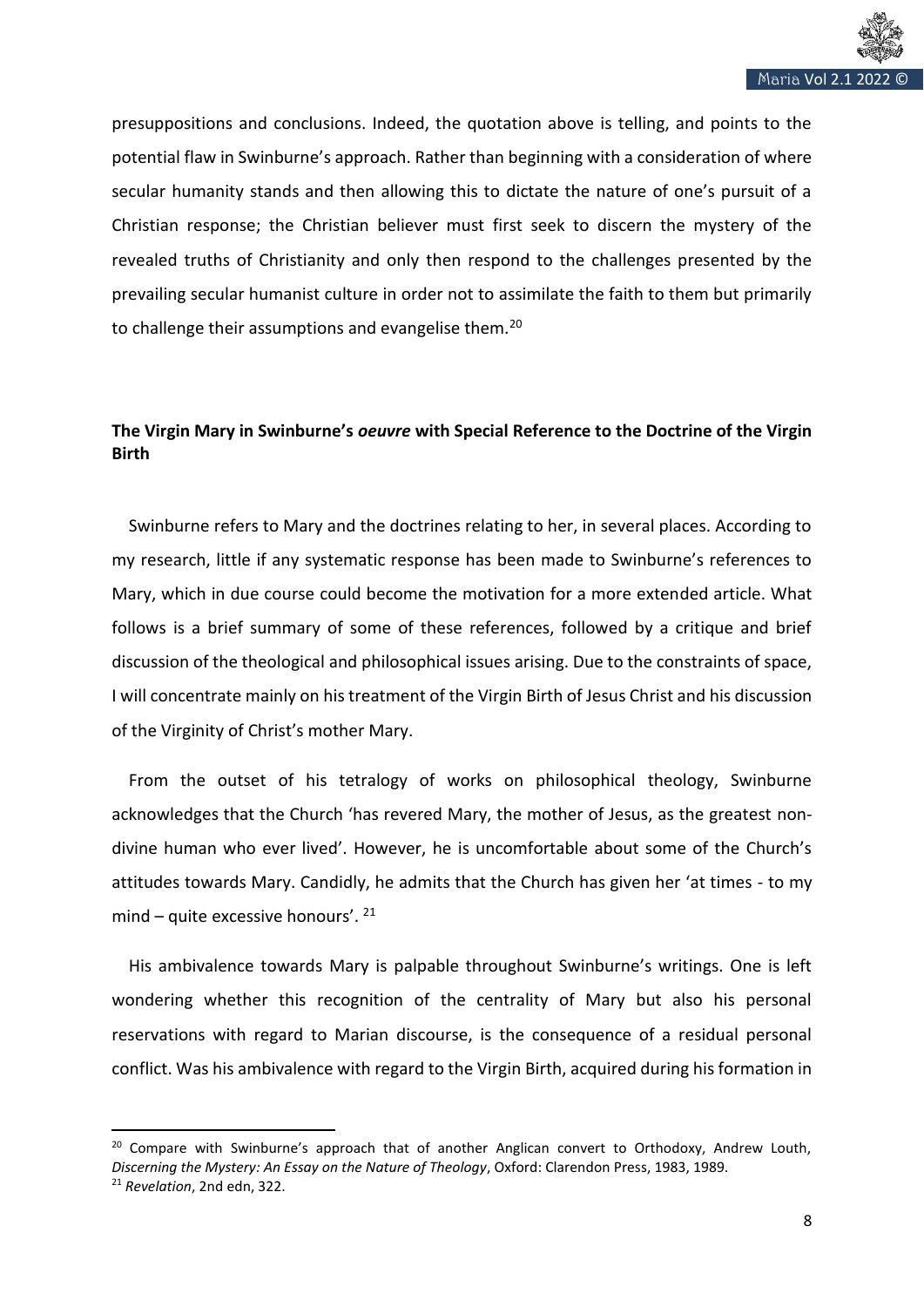the Church of England; or is it motivated by an acquired Orthodox distrust of perceived dogmatic excesses within the Western Latin Church; or is it more akin to Sergius Bulgakov's judgment, exemplified in *The Virgin and the Saints in Orthodoxy*, who perceives in the 'nuances which characterize the cult of the Virgin in the West…an excess that is more cultural than theological'. Bulgakov was wary of Western discourse and with regard to the Blessed Virgin, preferred the 'sober spirit of Orthodoxy'.<sup>22</sup> Swinburne attests to his own sober faith and a 'dry' and formal approach to prayer that can sometimes be overly intellectual.<sup>23</sup> This is not surprising. The perceived emotionalism of some forms of Marian devotion can be repugnant not only to Protestants, who might also have doctrinal reservations, but to Catholics and Orthodox whose faith expression and prayer life are more akin to Swinburne's. Nevertheless, our concern here is with the official doctrinal beliefs that the Orthodox Church has about the Blessed Virgin Mary.

 What does Orthodoxy teach about Mary? Orthodox beliefs about Mary are enshrined in the *capitula* of the Fifth Ecumenical Council, held at Constantinople, in AD 553, of which the second formula says:

If anyone shall not confess that the Word of God has two nativities, the one from all eternity of the Father, without time and without body; the other in these last days, coming down from heaven and being made flesh of the [all] holy [Gk: *Panagia*] and glorious Mary, Mother of God [Gk: *Theotokos*] and always a virgin [Gk: Aeparthenos], and born of her: let him be anathema.<sup>24</sup>

Swinburne acknowledges the primary importance of Mary in the Incarnation of Jesus Christ. Indeed, this is the starting point of Orthodox belief enshrined in the teaching of the Fifth

<sup>22</sup> Sergius Bulgakov, 'The Virgin and the Saints in Orthodoxy' in Daniel B. Clendenin (ed), *Eastern Orthodox Theology: A Contemporary Reader*, Grand Rapids MI: Paternoster Press, 2003, 2nd edn, 68.

<sup>&</sup>lt;sup>23</sup> 'Natural Theology and Orthodoxy', 76.

 $24$  The Fifth Ecumenical Council Constantinople, AD 553, 'Capitula 2', translation taken from P. Schaff and H. Wace (eds), *The Seven Ecumenical Councils of the Undivided Church*, source at: [https://colligavitnemo.wordpress.com/the-fifthecumenical-council-constantinople-ii-the-capitula-of-](https://colligavitnemo.wordpress.com/the-fifthecumenical-council-constantinople-ii-the-capitula-of-thesynod/)

[thesynod/,](https://colligavitnemo.wordpress.com/the-fifthecumenical-council-constantinople-ii-the-capitula-of-thesynod/) last accessed by the author 31/10/2021. For an excellent if brief commentary on the Orthodox teaching see the commentary by the English Orthodox Metropolitan Bishop, His Eminence Timothy Ware (Bishop Kallistos of *Diokleia*), *The Orthodox Church*, London: Penguin Books, rev edn, 1983, 261-5. Also, Vladimir Lossky, *Orthodox Theology: An Introduction*, Crestwood, New York: St Vladimir's Seminary Press, 1989, 95-100; Demetrios J. Constantelos, *Understanding the Greek Orthodox Church*, Brookline MA: Hellenic College Press, 4th edn, 2005, 210.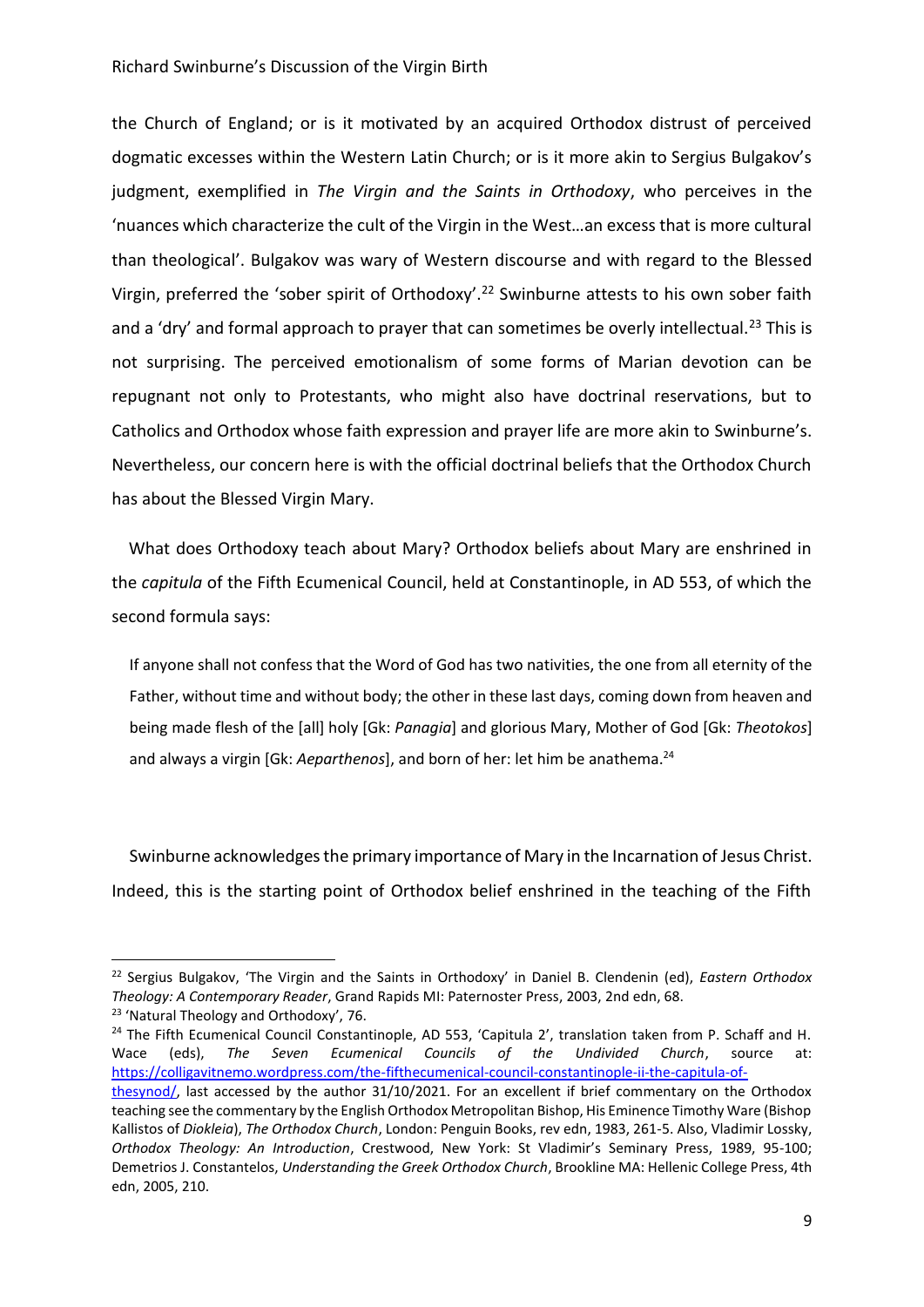

Ecumenical Council (as seen above). He especially draws attention to the fact that the early Christian Church's decision to place the reference to Mary's virginity in its creeds as an article of faith was a universal but fateful one. I will adopt the authoritative doctrinal summary of the Second Council of Constantinople as a guide for my discussion.

 Swinburne, in *Revelation* and *Was Jesus God?* sees the Christian doctrine of the Virgin Birth of Christ as referring to a miraculous event in which God caused a violation of the laws of nature. Swinburne's earliest published monograph in the Philosophy of Religion was an essay on *The Concept of Miracle*. This was a defence of the rationality of belief in the possibility that a Creator God could perform a miracle, defined specifically as, 'a violation of a law of nature'. If the Virgin Birth happened, as Orthodoxy has always maintained it did, then it is indeed a violation of a law of nature. It was clear from early on in his career that Swinburne had no intellectual difficulty with this specific concept of miracle, therefore the Virgin Birth *per se* presents no intellectual obstacle for Swinburne. Indeed, Swinburne summarises the traditional doctrine:

Jesus was conceived in the womb of his mother, 'the Virgin Mary', not as the result of sexual intercourse; Jesus had no human father. It claims that the Holy Spirit brought about this conception, and, of course, God would have needed to intervene to bring this about, since the laws of physiology require male sperm to fertilize a female egg.<sup>25</sup>

Most people would agree that this is indeed the traditional Christian account of the 'Virginal Conception' of Jesus Christ, often used interchangeably with the term 'Virgin Birth'. The doctrine is agreed upon by Orthodox and Catholics as well as those conservative Anglicans and Protestants who wish to uphold the classical interpretation of such doctrines. Historically, this was by far the most widely accepted interpretation of the events recorded in Mt. 1.18 and Lk. 1.34-35. As such, Swinburne describes the Virgin Birth as, a central item of Church doctrine for 1,700 years. While this is in a sense true, Orthodox would maintain that because it is a scriptural teaching, it has been a central item of Church doctrine from the beginning.

<sup>25</sup> *Was Jesus God?*, 98.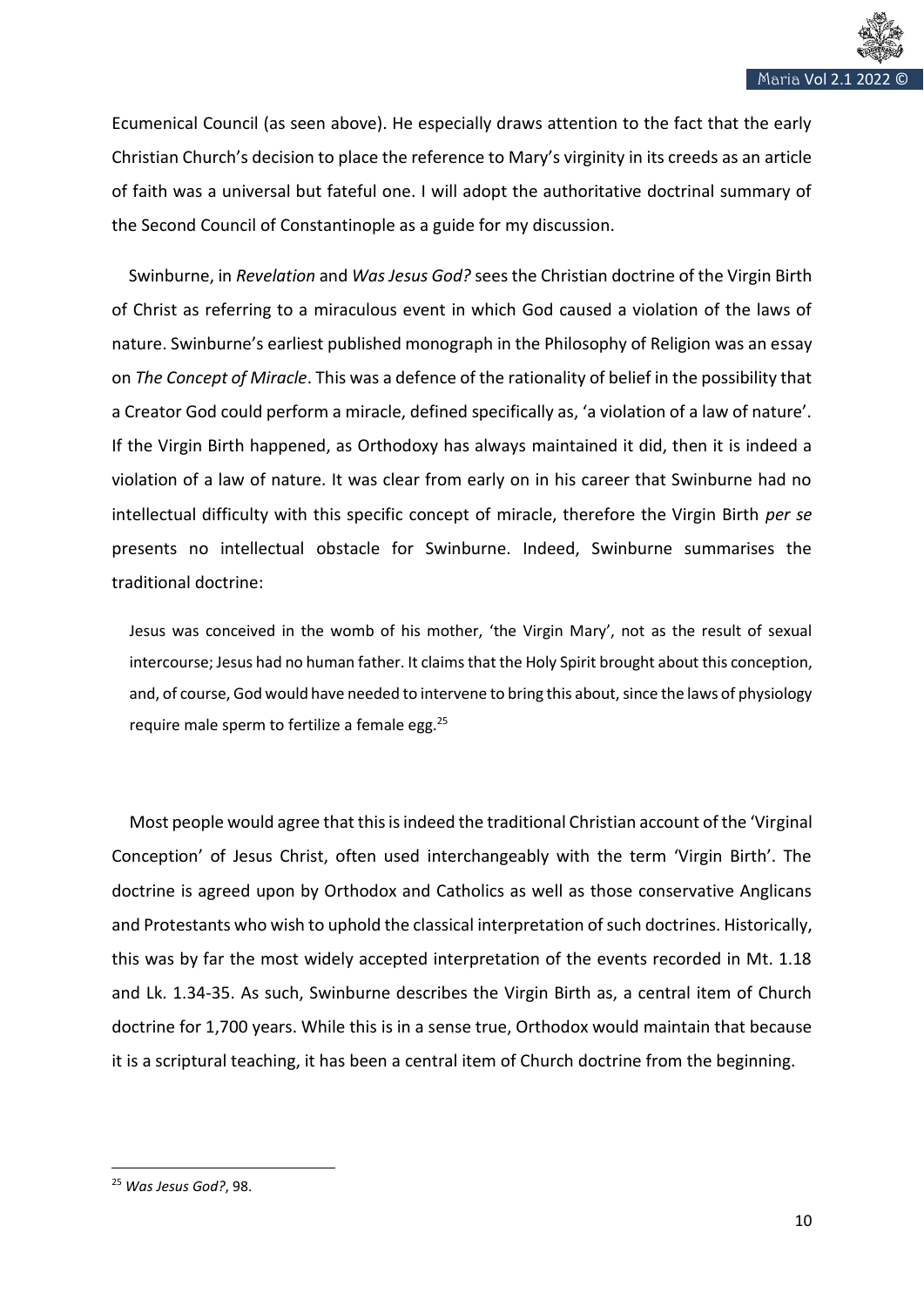Although not attested to by all four gospels, that two gospels with two distinct and independent traditions give testimony to a Virgin Birth is significant. Swinburne acknowledges this fact and suggests that such different accounts seem to rule out that Matthew and Luke were merely 'recounting a metaphysical fable'. In this sense they could have had access to 'one fully reliable source of the story of the Virgin Birth'. Swinburne also concedes that while neither Mark and John or any other New Testament writer mention a Virgin Birth, nor do they deny it. <sup>26</sup> Use of this argument, should not be dismissed as a tenuous argument from silence. The 'single tradition' that gave rise to this belief could, logically, only be founded on the testimony of Mary of Nazareth herself. After the death and resurrection of Christ she would be able to testify to the veracity of the virginal conception and birth of Jesus to the nascent Church. We see her present in the Christian community in Acts 1.14. One ought not to forget that Luke the Evangelist, the one who records the Virgin Birth and the presence of Mary in the upper room at Pentecost, writes of the 'eyewitnesses' whom he consulted and of 'carefully going over the whole story from the beginning' as he began to write his 'ordered account' of the life, death and resurrection of Jesus Christ (Lk. 1.1-4).

It is surely significant that Mark uses of Jesus, the unique designation 'the Son of Mary' in Mk 6.3. Some have argued that this could be an allusion to the belief that Christ was virginally conceived. John too, does not merely fail to mention Jesus' Virginal Conception, but in a sense expresses the mystery in a different way, which, rather than denying or ignoring the question of a Virgin Birth, seeks to reflect theologically on its implications. That Jesus Christ, the 'Word made flesh' (Jn 1.14), and 'full of grace and truth' (Jn 1.17), was 'born not from human stock or human desire or human will but from God himself' (Jn 1.13) is pertinent to the belief in a Virgin Birth. John's Gospel contains neither a silence nor a denial, but rather an amplification and theological interpretation of the mystery of the Virgin Birth. When in the next chapter there is a reference to 'the mother of Jesus' (Jn 2.1; 2.3; 2.5), without a reference to his foster father Joseph, the spouse of the Mary according to law but not according to the flesh, it is difficult not to see an internal corroboration of the truth of Christ's Virgin Birth even in those who choose not to construct an infancy narrative in the same way as Matthew and Luke do. Furthermore, that Mark and John do not mention Joseph is surely significant, in the same way that Matthew and Luke do mention him, but after making it clear that he is not the

<sup>26</sup> *Was Jesus God?*, 98.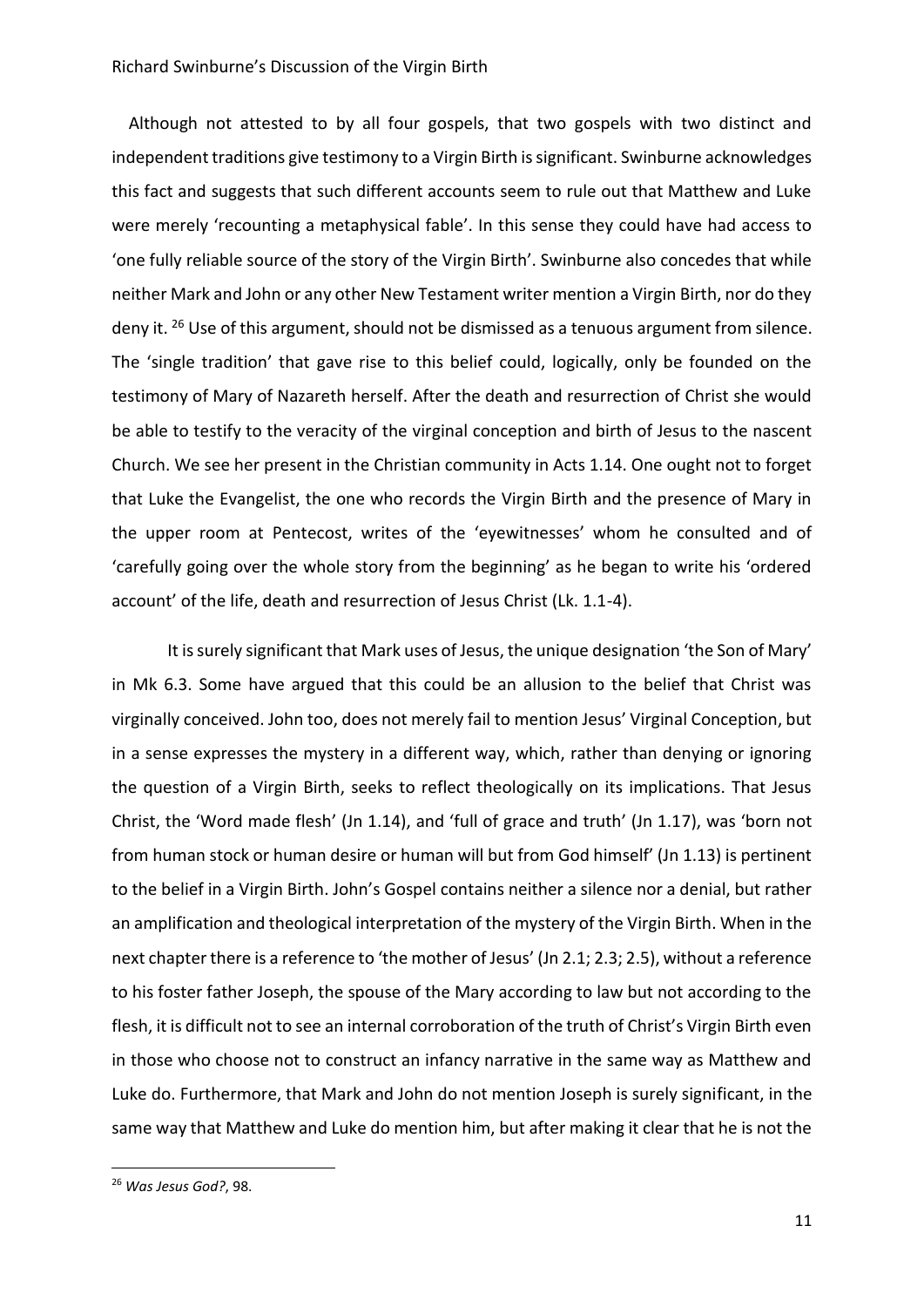

father of Christ and that Jesus Christ's existence is a direct consequence of the working of the Holy Spirit.<sup>27</sup>

 Swinburne refers almost exclusively to 'the Virgin Birth'. It is telling that he refers to the Virgin Birth as a 'purported miracle'. Within philosophical theology, such a qualification is legitimate, and Swinburne is right to imply that there are many, even Christians, who would doubt the literal or corporeal truth of the doctrine. In the past hundred years, the Virgin Birth has been the subject of one of the most significant programs of theological revision of any Christian doctrine.<sup>28</sup> However, if this kind of revisionism away from a literal and corporeal interpretation was one of the reasons why Swinburne decided to leave the Anglican Communion and become Orthodox, why therefore does he demonstrate such reticence? Of his conversion, he writes:

When I was young, it was necessary to believe in…the doctrinal propositions of the Nicene Creed, if you were to belong to the Anglican Church…but in the course of the second half of the twentieth century, Anglican bishops came to tolerate their priests holding and teaching almost any religious belief, however far from traditional Christian beliefs…I came to feel that the Church of England had lost its sense that it was a vehicle of revealed truth, and so I had to change my allegiance.<sup>29</sup>

 Therefore, the doctrinal proposition made in the article of the creed referring to the Virginal Conception (Virgin Birth) of Christ, must, according to Swinburne, be interpreted in the way in which the Christian Churches have traditionally understood it; i.e. in the literal or plain sense in which Matthew and Luke intended it to be understood in their gospels; how the Fifth Ecumenical Council intended it to be understood in the past and how Orthodox bishops intend it to be understood by the clergy and faithful today; that is, not as a 'metaphysical fable' or 'nativity legend',<sup>30</sup> but an actual miracle (a violation of a law of nature) in which Jesus Christ

<sup>&</sup>lt;sup>27</sup> For an excellent discussion and orthodox affirmation of the truth of the Virgin Birth that considers the biblical data and the attendant issues both with theological and philosophical sophistication and with historical-critical rigour, see John Redford, *Born of a Virgin: Proving the Miracle from the Gospels*, London: St Pauls, 2007.

<sup>28</sup> For one such example see: Wolfhart Pannenberg, *The Apostles' Creed in the Light of Today's Questions*, London: SCM Press, 1972, 1988, 71-7.

<sup>&</sup>lt;sup>29</sup> 'Natural Theology and Orthodoxy', 75.

<sup>30</sup> Pannenberg, *Apostles' Creed*, 77.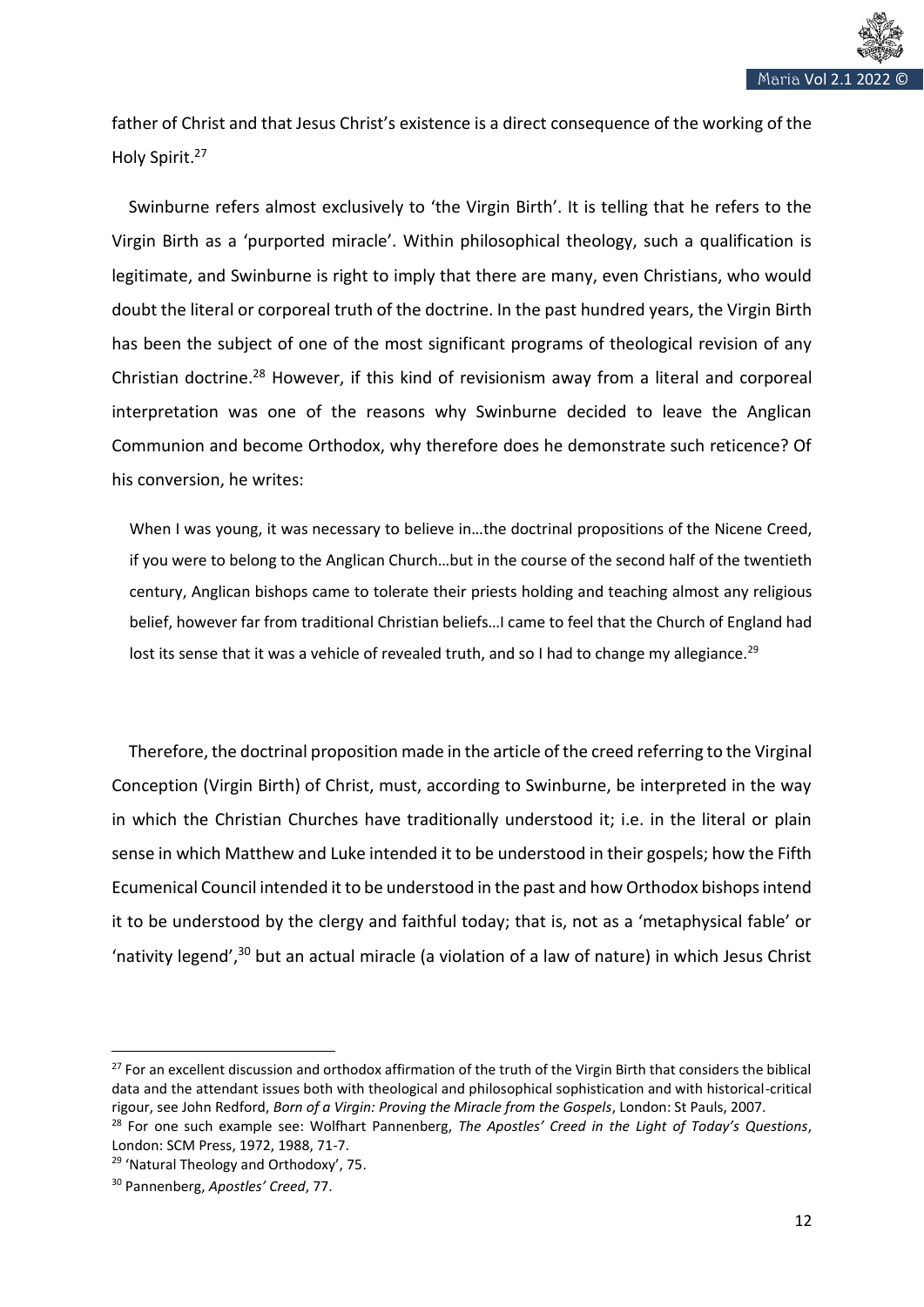was conceived without a human father, in the womb of a virgin, Mary of Nazareth, by the power of God's Holy Spirit.

 In affirming each article of the authorised creeds: baptismal, Nicene-Constantinopolitan, Chalcedonian and perhaps also the Roman Symbol or Apostles' Creed etc; the Orthodox Christian is implicitly acknowledging the truth of each article individually and the entire creed taken as a whole. Adherence, assent, is given by religious submission of will and intellect to the teachings of the Church Fathers and to the definitive interpretation given to those doctrines by its councils and synods and by bishops, pastors and doctors as teachers of the faith.

 Swinburne contrasts the relative strength of the historical claim about the passion and cross of Christ with that of the Virgin Birth. Swinburne attests:

That Jesus was crucified, suffered, and was buried, although part of the content of the Nicene Creed, needs no support at all from the fact that it is part of that content; there is massive historical evidence for the truth of these claims.

He contrasts this with its preceding article:

At the other extreme is the doctrine of the Virgin Birth, that Jesus was born of a virgin. Both the Gospels of Matthew and Luke report this only very briefly, and there is no other affirmation of it in the New Testament. So the purely historical evidence is relatively weak; and there is no strong *a priori* reason for supposing that if God becomes incarnate, he needs to do so without having a human father (even though the absence of a human father does symbolise his origin 'from above $^{\prime}$ ). $^{31}$ 

Elsewhere, Swinburne speculates that: 'a virgin birth or anything else unusual is not necessary for God to become man', and that God might become incarnate, 'without disturbing any natural processes'; however, he concedes that 'a virgin birth…could be such a mechanism' and that, 'if there is a God, the act of him who controls the laws of nature, setting

<sup>31</sup> *Revelation*, 2nd edn, 238.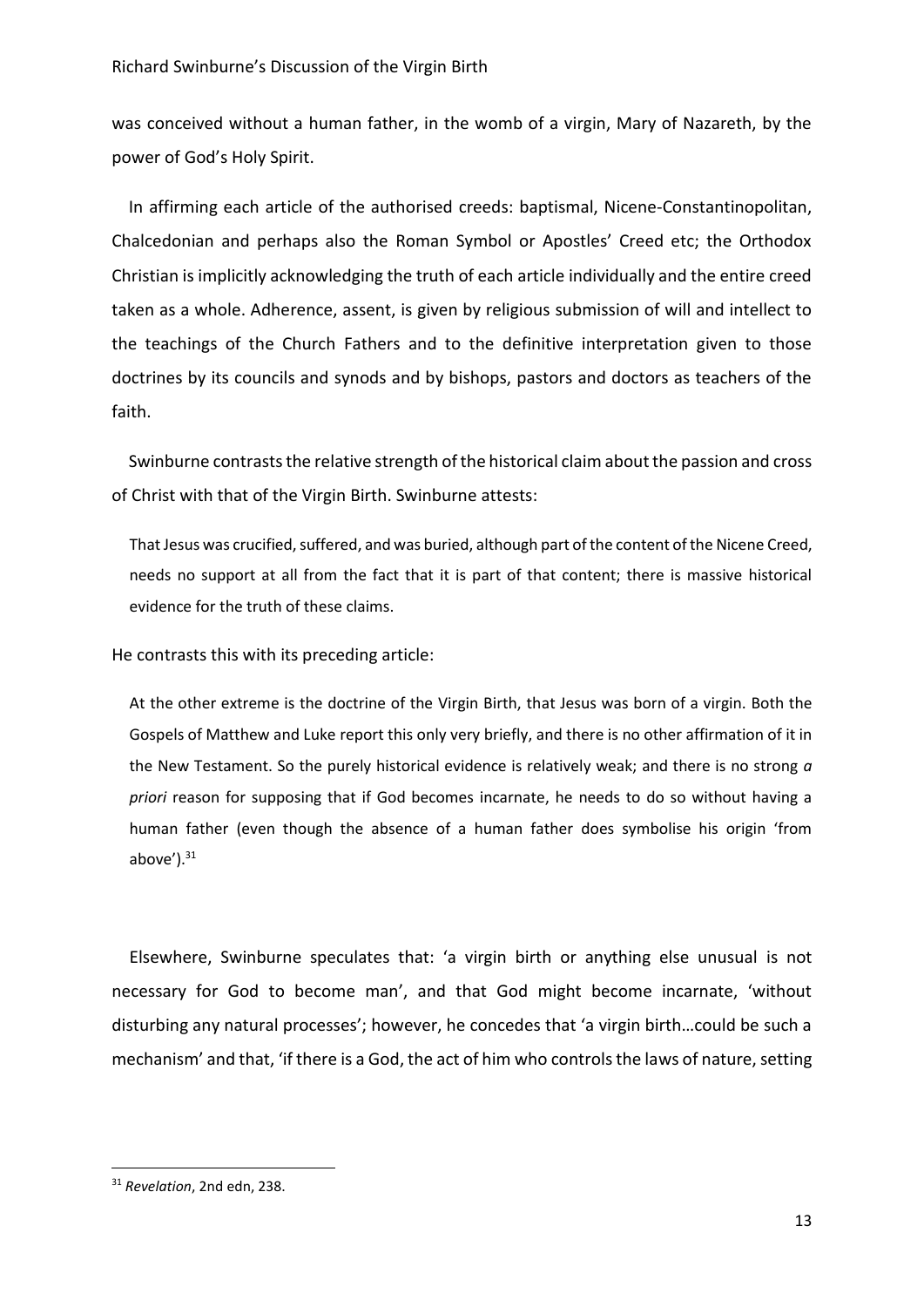

them temporarily aside' could convey the 'importance' of the person who is the subject of such divine action. Swinburne continues to speculate that:

[T]here is some reason to suppose that an incarnate God might have a virgin birth and some reason in the coincidence of testimony of two Gospels, as also in the subsequent witness of the Church in its creeds, to suppose that it occurred…Though I am inclined to believe that the Virgin Birth did occur, I regard it as unfortunate that mention of the virginity of Mary occurs in creeds; it is not a central enough doctrine to justify that.<sup>32</sup>

 However, Swinburne also accepts that further weight is given to the weaker historical case for the Virgin Birth due to its antiquity and the adamance of the Fathers that it should be included in the earliest creeds. He supports this by making the following concession: 'Without this evidence from its proclamation by the Church from at least the second century, we would surely not have adequate grounds for believing it.' Swinburne's statements appear to contain a residual scepticism from his Reformed past, nevertheless, he concedes that: 'The Virgin Birth was a prominent item in all Christian creeds (at least until the appearance of some very liberal statements of Christian doctrine in the course of the last hundred years).<sup>'33</sup>

 On balance, Swinburne supports the Orthodox position, but one is left wondering whether he embraces this creedal claim in spite of his reservations or because of his commitment to its truth. He concludes:

[I]t [the Virgin Birth] is clearly properly derivable from what the Church…recognised by the second century as part of the 'deposit of faith' and was so derived; and the fact of that derivation is the crucial evidence which renders this doctrine probably true. <sup>34</sup>

There is considerable evidence that in the context of debates about the rational coherence of its truth claims, both inside and outside the Church, Swinburne has made the discussion of Christian doctrines, such as the Virgin Birth (the Virginal Conception of Christ) intellectually

<sup>32</sup> *Christian God*, 235.

<sup>33</sup> *Revelation*, 2nd edn, 238.

<sup>34</sup> *Revelation*, 2nd edn, 238.